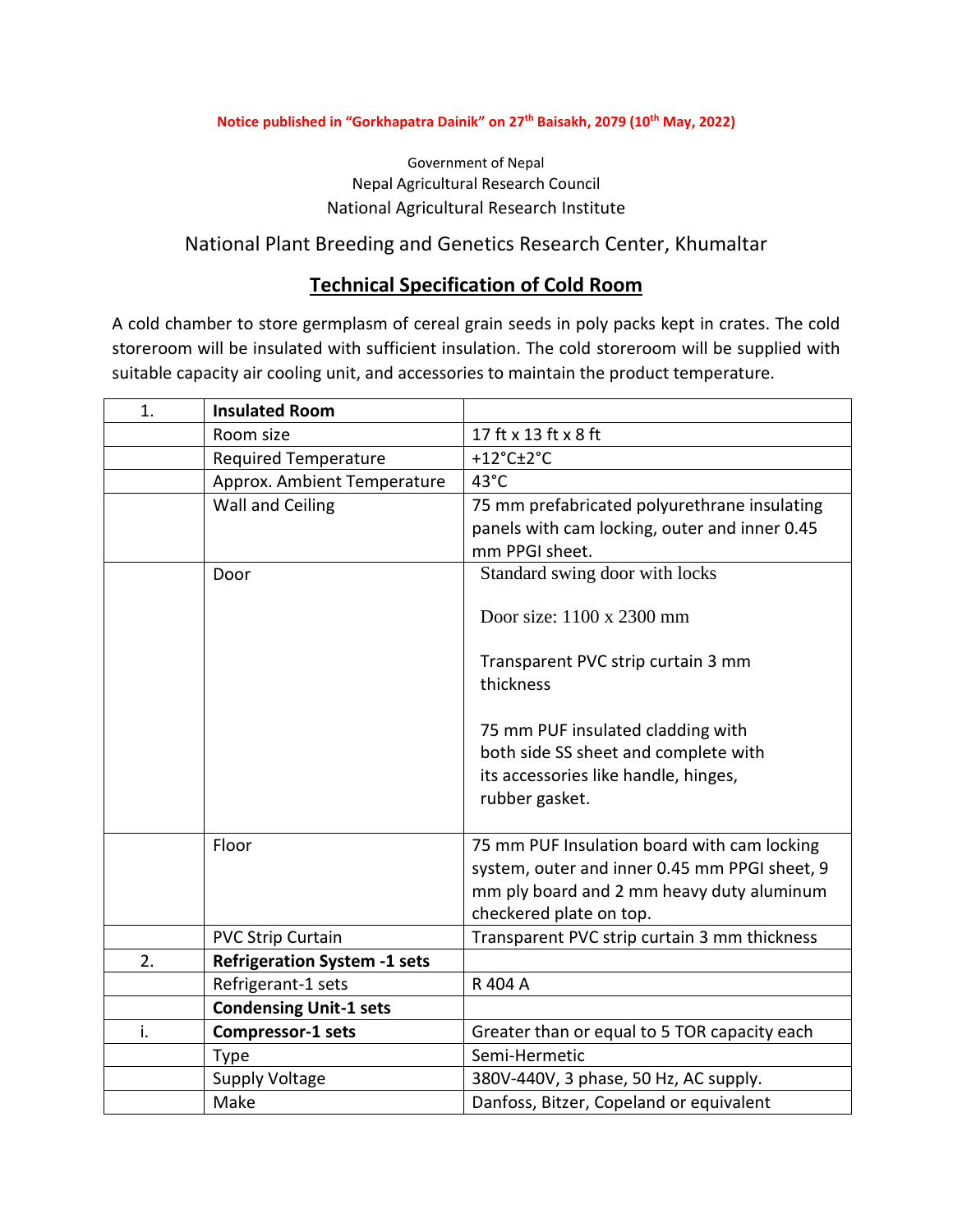| ii.  | <b>Condenser-1 sets</b>         | Suitable capacity finned type air cooled fan with   |
|------|---------------------------------|-----------------------------------------------------|
|      |                                 | inner grooved tubing and fan motor for ambient      |
|      |                                 | temperature up to 43°C                              |
| iv.  | <b>Evaporator-1 sets</b>        | Suitable capacity-made of inner grooved copper      |
|      |                                 | tube with mechanically bounded aluminum fins.       |
|      |                                 | Unit is complete with external rotor fan motors     |
|      |                                 | and drain pan.                                      |
| v.   | <b>Accessories</b>              | Thermostatic expansion valve, oil separator,        |
|      |                                 | liquid indicator, manometer for both HP/LP,         |
|      |                                 | liquid receiver, filter drier, solenoid valve, sand |
|      |                                 | valve, sight glass, copper pipe for suction and     |
|      |                                 | discharge.                                          |
| v.   | <b>Defrosting Heater-1 sets</b> | Suitable capacity electrical heater defrosting      |
|      |                                 | system                                              |
| vii. | <b>Control Panel-1 sets</b>     | AC 3 phase, 380V - 440V, 50 Hz, Compact sealed      |
|      |                                 | type electrical panel equipped with automatic       |
|      |                                 | digital control of refrigeration system with        |
|      |                                 | digital temperature display, Contactor, Timer,      |
|      |                                 | Overload Relays, Circuit breaker, Voltmeter,        |
|      |                                 | Amp. Meter, Phase preventer, Dual sensor,           |
|      |                                 | digital defrosting timer, cable trays, clips.       |
| 3.   | <b>Spare parts</b>              | Standard set of spare parts recommended by          |
|      |                                 | the manufacturer including                          |
|      |                                 | Thermostatic expansion valve- 1 set                 |
|      |                                 | Condenser fan-1 piece                               |
|      |                                 | Evaporator fan-1 piece                              |
|      |                                 | Contractor-2 piece                                  |
|      |                                 | Switches-2 piece                                    |
|      |                                 | Indicator- 4 piece                                  |
| 4.   | <b>Manuals and Catalogues</b>   | 2 sets to be supplied along with the machine        |
| 5.   | Warranty                        | One year from the date of commissioning             |
| 6.   | <b>Performance Test</b>         | Check the overall functioning of the cold room.     |
|      |                                 | Check the cooling efficiency.                       |
|      |                                 | Check the overall functioning of the                |
|      |                                 | dehumidifier.                                       |
|      |                                 | Check the dehumidification efficiency.              |
|      |                                 | Check the electrical and safety system.             |
|      |                                 | Check as per specification parameters.              |
| 7.   | <b>Scope of Supply</b>          | Installation and commissioning with necessary       |
|      |                                 | civil works- foundation or MS platform of           |
|      |                                 | condensing unit must be carried out by the          |
|      |                                 | supplier.                                           |